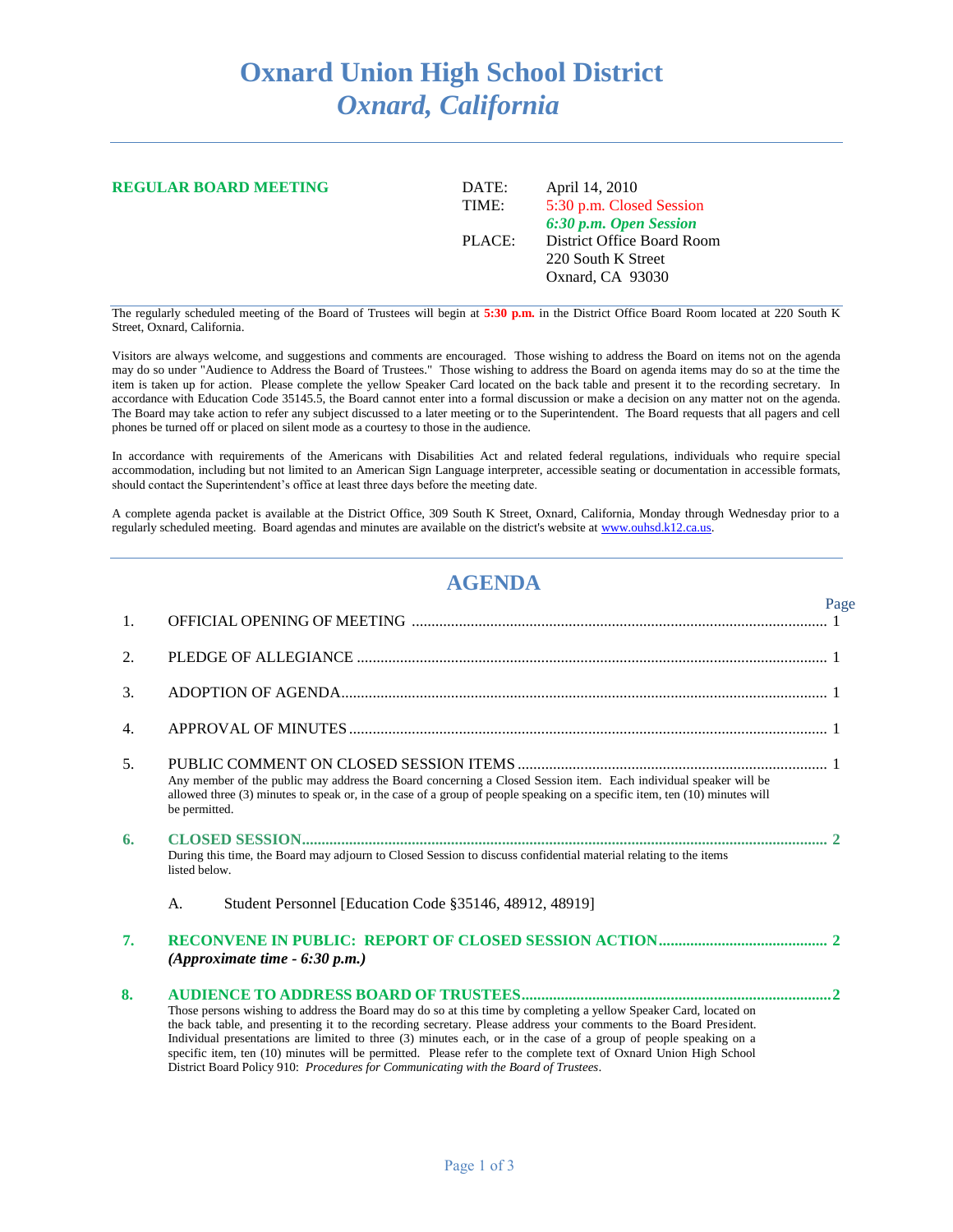Board Meeting Agenda

April 14, 2010 Page **9. SUPERINTENDENT'S REPORTS .............................................................................................................2** A. Board Presentation: *Counselor Master Plan Presented by: Mrs. Rebecca Buettner, Director of Assessment and Accountability* B. Progress Report: *Facilities Master Plan Presented by: Mr. Randy Winton, Assistant Superintendent-Business Services and Mr. Stephen McFarland, Director of Maintenance, Operations and Transportation* C. Regular Report: *Presented by: Student Representative to the Board of Trustees, Bryant Jones* **10. CONSENT CALENDAR** A. Consideration of Approval of Certificated and Classified Personnel................................................2 B. Consideration of Approval of Student Expulsion by Voluntary Agreement of the School Principal, the Student, and the Students' Parent/Guardian, as per Board Policy 5144, Section 22 ..................................................................................................................................2 C. Consideration of Approval of Student Expulsion by Recommendation of the Administrative Panel..................................................................................................................3 D. Consideration of Approval of Non-Public School Placement for Student Case Number Twenty-one through Twenty-three, 09-10, According to the Recommendation of the Student's IEP Team and the Director of Special Education ......................................................3 E. Consideration of Approval of Waiver of California High School Exit Exam (CAHSEE) Requirements for Special Education Student F. Consideration of Approval Adoption of Resolution No. 10-21 Proclaiming May 12, 2010 as the *Day of the Teacher*...........................................................................................................3 G. Consideration of Approval of Resolution No. 10-22 Proclaiming May 16 through May 22, 2010 as *Classified Employee Week* ......................................................................................3 H. Consideration of Approval of Quarterly Report of Administrative Regulation  $1312(a)$  – Williams Uniform Complaint Procedures..................................................................................3 I. Consideration of Approval of Student Teaching Contract between California Lutheran University and Oxnard Union High School District ..................................................................3 J. Consideration of Approval of Fieldwork Contract between California Lutheran University and Oxnard Union High School District ..................................................................4 K. Consideration of Approval of Internship Contract between California Lutheran University and Oxnard Union High School District....................................................................................4 L. Consideration of Approval of School Affiliation Agreement between University of Phoenix and Oxnard Union High School District......................................................................4 M. Consideration of Approval of Proposed Job Description Revisions.................................................4 N. Consideration of Approval of Revision of Board Policy 3000: Concepts and Roles, *First Reading* .....................................................................................................................................4 O. Consideration of Approval of Revision of Board Policy 3300: Expenditures and Purchases, *First Reading* ..........................................................................................................4 P. Consideration of Approval of Revision of Board Policy 3312: Contracts, *First Reading* Q. Consideration of Approval of Revision of Board Policy 3314: Payments for Goods and Services, *First Reading*..............................................................................................................5 R. Consideration of Approval of Revision of Board Policy 3314.2: Revolving Funds, *First Reading*......................................................................................................................................5 S. Consideration of Approval of Agreement between Casa Pacifica and Oxnard Union High School District for Transportation of Homeless Students..........................................................5 T. Consideration of Approval to Purchase Playground for HHS Child Development Department through CTE Grant Program..................................................................................5 U. Consideration of Approval of Resolution No. 10-23, Closing Fund 950, Puente High School and Pacific View High School Unorganized ASB Funds..............................................5